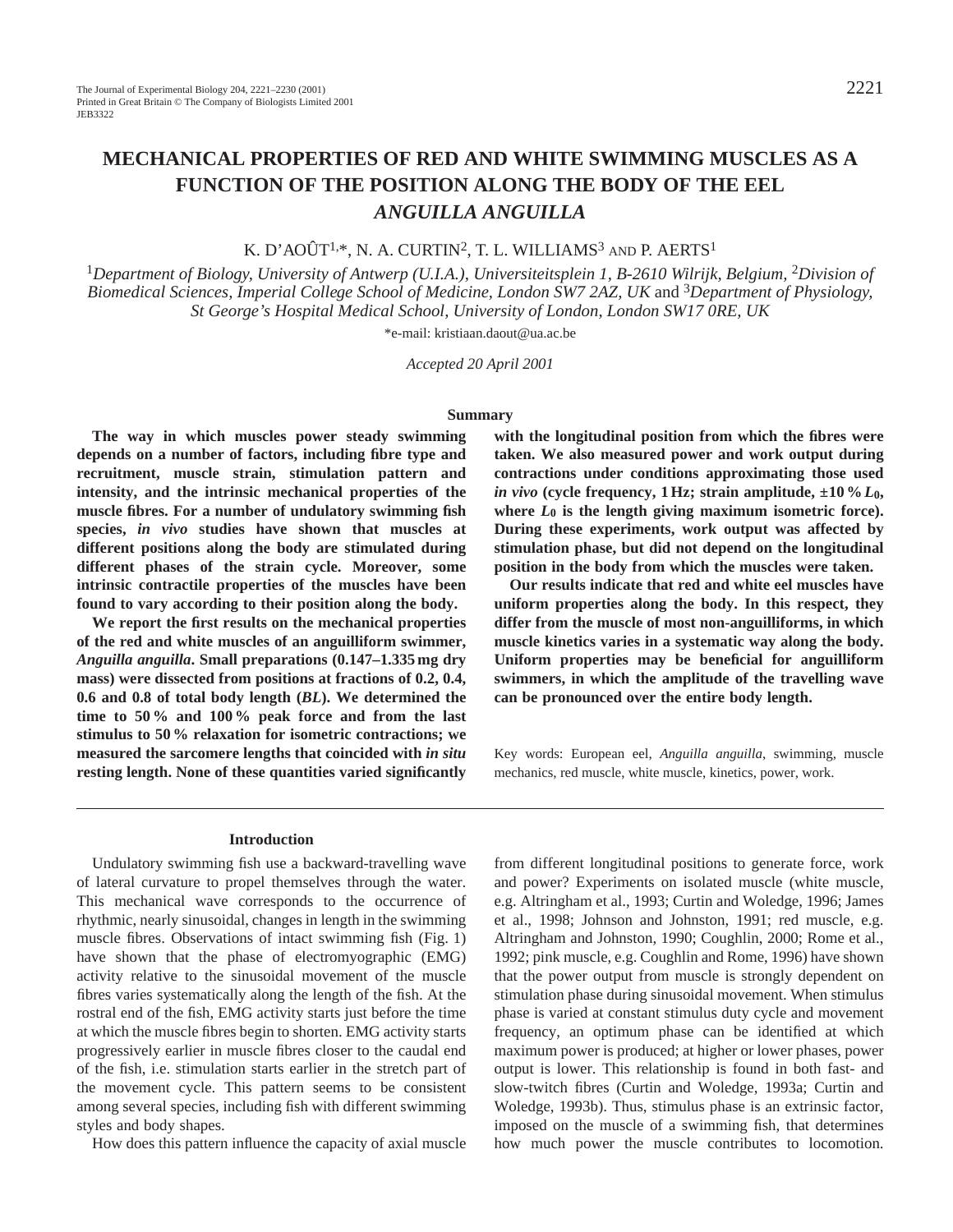# 2222 K. D'AOÛT AND OTHERS

Fig. 1. Phase of onset of electromyographic (EMG) activity recorded at different locations along the body of fish during steady swimming. From published data, we calculated phase as the time from the start of shortening to the start of EMG activity, expressed as a percentage of the cycle time (see Fig. 3). 1Skipjack tuna *Katsuwonus pelamis*, red muscle (Shadwick et al., 1999); 2Pacific bonito *Sardo chiliensis*, slow-twitch muscle (Ellerby et al., 2000); 3carp *Cyprinus carpio*, red muscle (van Leeuwen et al., 1990); 4rainbow trout *Oncorhynchus mykiss*, slow muscle (Hammond et al., 1998); 5Atlantic mackerel *Scomber scombrus*, red muscle (Wardle and Videler, 1993); 6Pacific mackerel *Scomber japonicus*, red muscle (Shadwick et al., 1998); 7largemouth bass *Micropterus salmoides*, red muscle



(Jayne and Lauder, 1995); 8scup *Stenotomus chrysops*, red muscle (Rome et al., 1993); 9lamprey *Lampetra fluviatilis* (Williams et al., 1989); 10American eel *Anguilla rostrata* swimming at 1*BL* s<sup>−</sup>1, red muscle (Gillis, 1998); 11American eel *Anguilla rostrata* swimming at 0.75*BL* s<sup>−</sup>1, red muscle (Gillis, 1998). *BL* is body length.

Stimulus duty cycle and strain pattern are other examples of extrinsic factors that influence power.

Experiments on isolated muscle have also shown that among fish, as among other animals, the intrinsic properties of the muscle fibres vary widely. In other words, when an identical extrinsic challenge is imposed (stimulus and strain pattern), the contractile response depends on the source of the muscle. The fast white fibres and slow red fibres are the most obvious examples of fibres with different intrinsic properties. However, intrinsic properties also vary even within one fibre type, fast or slow. In addition, there is clear variation in the intrinsic properties of fibres from different locations along the length of the body in some, but not all, fish species. The most commonly reported differences in fish muscle are in the kinetics of isometric twitches or tetani. As the examples in Fig. 2 show, there are striking differences in the duration of relaxation (the time required for force to decline after the end of stimulation). In species in which variation is found, muscle fibres from the caudal end take longer to relax. Altringham et al. (Altringham et al., 1993) and Rome et al. (Rome et al., 1993) discuss how variations in intrinsic properties are matched to the extrinsic factors operating in the fish, resulting in enhanced muscle performance compared with what could be achieved with uniform intrinsic properties. In the case of the saithe *Pollachius virens* (Altringham et al., 1993), the slower relaxation of caudal muscle ensures that it is active while it is being lengthened and, thus, because of its stiffness, that it can act as an effective transmitter of power. In the case of scup *Stenotomus chrysops* (Rome et al., 1993), the variation in relaxation time contributes, along with other factors, to enabling net positive work to be done by muscle at all locations along the body.

Experiments such as those discussed above have not previously been reported for isolated muscle from anguilliform swimmers, in which the travelling wave of curvature may be pronounced and of large amplitude along the whole length of the body during some of the many different swimming modes



Fig. 2. Time required for relaxation of force of muscle fibres isolated from different locations along the length of the fish. We calculated relaxation times as multiples of the relaxation time for the muscle from the rostral end of the fish. <sup>1</sup>Time from twitch stimulus to  $90\%$ relaxation of white muscle from saithe *Pollachius virens* (Altringham et al., 1993); 2time from last stimulus to 50 % relaxation after a brief tetanus of fast fibres from short-horned sculpin *Myoxocephalus scorpius* (Johnston et al., 1993); 3time from twitch stimulus to 90 % relaxation of slow fibres from trout *Oncorhynchus mykiss* (Hammond et al., 1998); 4time for relaxation from 90 % to 10 % of force after a brief tetanus of red muscle from scup *Stenotomus chrysops* (Rome et al., 1993); 5time for relaxation from 90 % to 10 % of force after a brief tetanus of red muscle from scup *Stenotomus chrysops* (Swank et al., 1997); 6time from twitch stimulus to 90 % relaxation of red muscle from scup *Stenotomus chrysops* (Swank et al., 1997); 7time from last stimulus to 50 % relaxation after a tetanus of red fibres from eel (*Anguilla anguilla*, this study). Values are means  $\pm$  s.e.m.,  $N=3-6$ . See Fig. 5A and text. 8Time from twitch stimulus to 50 % relaxation of white fibres from eel (*Anguilla anguilla*, this study). Values are means ± S.E.M., *N*=6–15. See Fig. 5B and text.

employed (D'Août and Aerts, 1999). In spite of the pronounced difference in the appearance of the mechanical wave, the relative timing between the onset of activation and the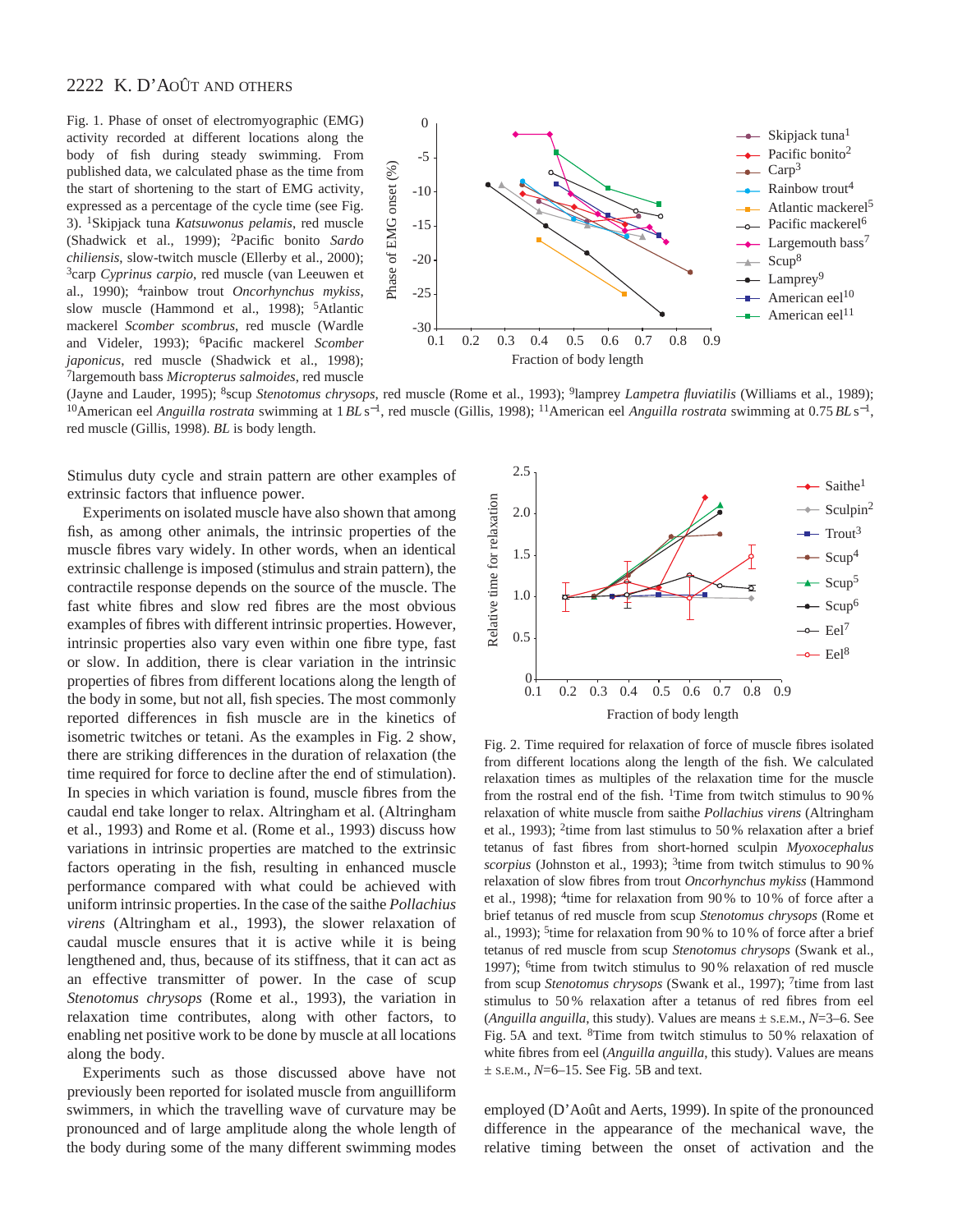beginning of shortening in anguilliform swimmers (lamprey and eel) is similar to that in carangiform swimmers (see Fig. 1).

In this paper, we address two questions (i): how does stimulus phase influence power output from isolated eel muscle under conditions resembling those seen *in vivo* and (ii) are there differences in the intrinsic properties of muscle isolated from different positions along the body that could influence the power output?

### **Materials and methods**

### *Preparation of the fibre bundles*

Live European eels, *Anguilla anguilla* L., ranging from 0.440 to 0.675 m in total body length (*BL*), were bought commercially and housed in freshwater tanks (temperature of the recirculating water,  $12^{\circ}$ C) in the animal house at University College London for several days before the start of experiments. Animals were killed by an overdose of anaesthetic (MS-222, 3-aminobenzoic acid ethyl ester, Sigma), followed by decapitation and pithing of the brain and spinal cord. Thin slices of red and white swimming muscle were dissected from one side of the fish and transferred to the laboratory in cold saline.

The *in situ* fibre length was measured in 10 out of 18 experiments. The skin was removed from the intact side of the fish, and fibre lengths were measured using the eyepiece graticule in a dissecting microscope. The mean *in situ* fibre length, 3.92±1.19 mm (*N*=10, mean ± S.D.), was not significantly different (*t*-test for dependent variables, *P*=0.09) from the *L*0 deduced from the length/tension curve  $(4.13\pm1.32 \text{ mm}, N=10, \text{ mean } \pm \text{s.D.}; L_0 \text{ is the length giving}$ maximum isometric force).

Small preparations for the experiments on contractile properties were obtained by further dissection under saline. These preparations contained a bundle of parallel fibres attached at either end to a patch of myosepta. Care was taken to make these preparations in such a way that all fibres would remain parallel and stretch equally when the preparation as a whole was stretched. The patches of myosepta on either side of the preparation were clamped and glued (using cyanoacrylic glue) in aluminium foil clips that allowed the preparation to be mounted in the experimental apparatus.

During transport, dissection and experiments, the fibres were kept in saline solution containing (in mmol l<sup>-1</sup>): NaCl, 150; KCl, 2.6; MgCl<sub>2</sub>, 1.0; sodium pyruvate, 10.0; CaCl<sub>2</sub>, 2.7,  $NaH<sub>2</sub>PO<sub>4</sub>, 0.7; Na<sub>2</sub>HPO<sub>4</sub>, 2.7 (pH 7.20 in equilibrium with air).$ 

### *Experimental apparatus*

The experimental apparatus consisted of a bath of recirculating, aerated saline (20.0 °C)*.* In the bath, one end of the preparation was attached to a motor (Cambridge Technology, Inc., model 300B) and the other was kept in a fixed position attached to a strain-gauge force transducer. The fibre preparation was electrically stimulated (Digitimer, model DS7) *via* two platinum wire electrodes in the bath. The duration of each stimulus pulse was 1 ms.



applied during experiments

Fig. 3. Strain and stimulation pattern during the sinusoidal strain experiments. Strain was constant at  $L_0 \pm 10\%$ , where  $L_0$  is the length giving maximum isometric force. Stimulation duration was 0.4 s (0.4 cycle) and was given at four different phases, −20 %, −10 %, 0 % and  $+10\%$ . Phase is the time from the start of shortening to the time of the first stimulus, expressed as a percentage of cycle duration.

A custom-designed data-acquisition program (written in ViewDac, Keithley) was used to control stimulation and motor arm position and to record force and motor arm position.

### *Experimental protocol*

Our aim was to gather data from red and white fibres taken from four positions along the fish, 0.2, 0.4, 0.6 and 0.8 *BL*. In one case, we used red fibres from all four body positions in the same fish (body length 0.550 m), and in another case we used

Table 1. *Preparations of* Anguilla anguilla *muscle fibre bundles used in the work experiments*

| Fibre type | Position<br>(% ) | M<br>(mg)               | L٥<br>(mm)            |
|------------|------------------|-------------------------|-----------------------|
| Red        | 20               | $0.360 \pm 0.058$ (N=2) | $3.27 \pm 0.58$ (N=2) |
|            | 40               | $0.592(N=1)$            | $3.7(N=1)$            |
|            | 60               | $0.534(N=1)$            | $3.92(N=1)$           |
|            | 80               | $0.203 \pm 0.056$ (N=2) | $2.04 \pm 0.16$ (N=2) |
| White      | 20               | $0.360 \pm 0.058$ (N=2) | $3.27 \pm 0.58$ (N=2) |
|            | 40               | $0.798 \pm 0.234$ (N=5) | $4.78 \pm 0.55$ (N=5) |
|            | 60               | $0.523 \pm 0.061$ (N=3) | $4.76 \pm 0.48$ (N=3) |
|            | 80               | $0.417 \pm 0.050$ (N=2) | $2.70\pm0.41(N=2)$    |
|            |                  |                         |                       |

Position indicates approximate longitudinal position as a percentage of total body length *BL* (the tail tip would be 100 %).

*M*, mass of the experimental preparation with as much of the nonfibre material removed as possible.

*L*0, the fibre length corresponding with maximal isometric 400 ms tetanic force (for the red fibres) or isometric twitch force (for the white fibres). The sarcomere lengths at  $L_0$ , measured using laser diffraction, are given in Fig. 4.

Values are mean  $\pm$  s.D.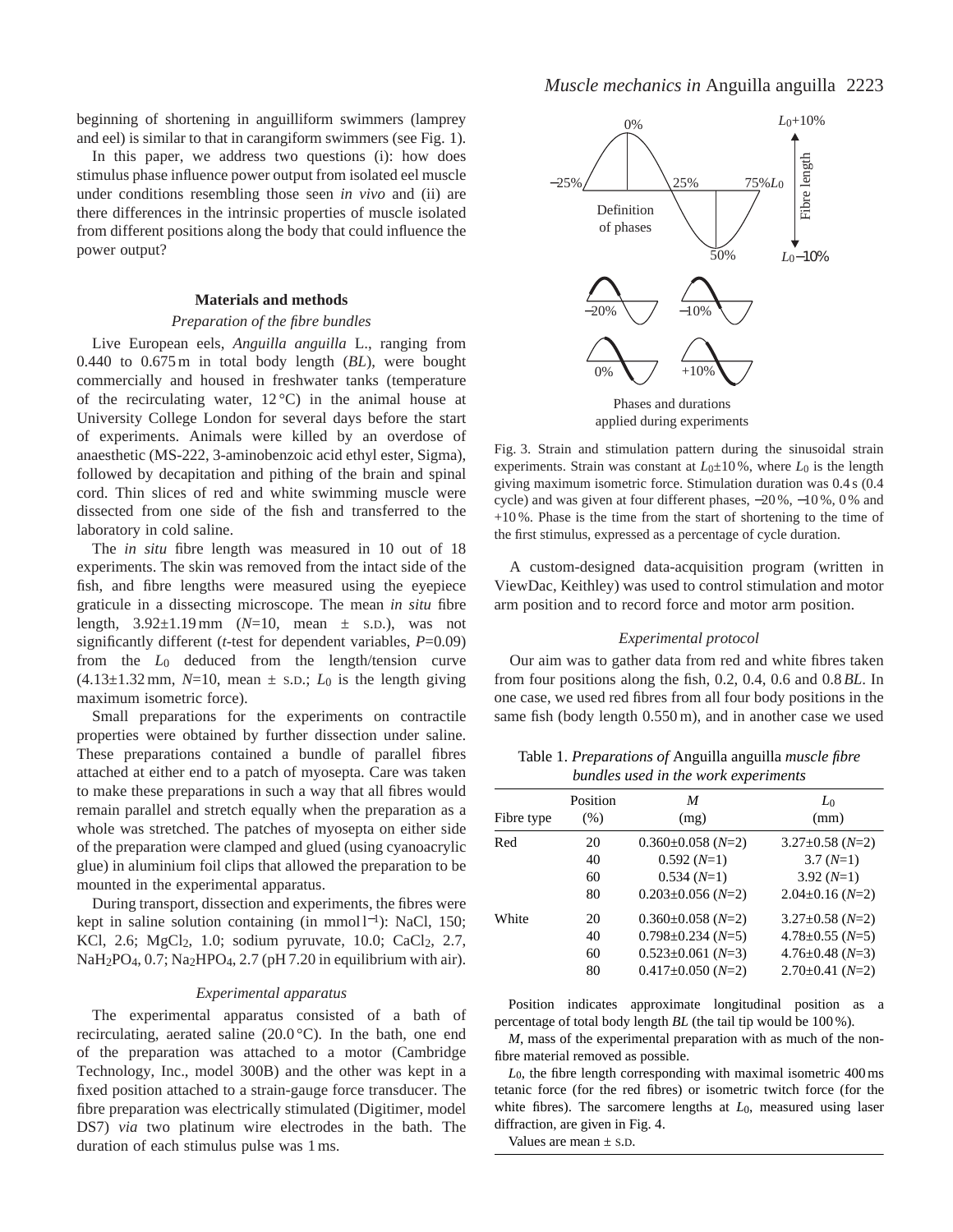

Fig. 4. Sarcomere lengths from different locations along the body length. Sarcomere lengths were measured by laser diffraction. Values are means  $\pm$  s.E.M. for six fibres randomly selected from the fibre preparation concerned. 1–3 fibre preparations were measured. (A) Red fibres; (B) white fibres.

white fibres from all four positions in the same fish (body length 0.586 m). Ten additional experiments were performed in which we studied fibres from only one or two longitudinal positions per fish (see Table 1 for an overview). Sample kinetic data for one additional red fibre preparation (mass, 0.613 mg; *L*0, 2.58 mm) taken from 0.7*BL* are added in Fig. 2 and Fig. 5, but this preparation has not been analysed further.

### *Isometric contractions: supramaximal stimulation and* L*0*

After the fibre preparation had been mounted in the experimental apparatus, the following protocol was used. (i) The stimulation current was adjusted to give maximal muscle force. This supramaximal stimulus strength was used during the rest of the experiments. (ii) The length/force relationship was investigated by varying the distance between the two clips at the ends of the preparation and measuring isometric force. We used 400 ms tetani at a stimulation frequency of 20 Hz for the red fibres, and twitch stimuli for the white fibres. The length giving maximum isometric force was taken as *L*0. (iii) The fusion frequency was determined with 400 ms tetani at *L*0 by increasing the stimulus frequency in steps of 10 Hz starting with 20 Hz. Fused tetanus was attained at 60–90 Hz for the red fibres and at 70–110 Hz for the white fibres. A slightly higher stimulation frequency (usually 100 Hz) was used to obtain supramaximal tetani of red fibres. There was a 3 min rest period between tetani. (iv) Recordings were made of isometric tetani with a stimulation pattern like that used in the sinudoidal strain experiments (see below).





Fig. 5. Time from first stimulus to 50 % and 100 % peak force and time from last stimulus to 50 % peak force during relaxation in isometric stimulations. Each point is the mean of observations made on one fibre preparation.  $+$ , time to peak force;  $\times$ , time to 50 % peak force;  $\circ$ , time to 50% relaxation. (A) Results from eight red fibre preparations using tetanus stimulation. Regressions: for time to 50 % peak force, *y*=(0.174±0.017)+(0.02±0.03)*x*, *r*2=0.067, *P*=0.535; for time to 100 % peak force,  $y=(0.459\pm0.010)+(0.01\pm0.02x)x$ ,  $r^2=0.091$ , *P*=0.460; for time to 50 % relaxation, *y*=(0.281±0.039)+(0.07±0.07)*x*,  $r^2=0.140$ ,  $P=0.360$ , where *y* is time in seconds and *x* is fraction of body length. Values are means  $\pm$  s.E.M. (B) Results from 13 white fibre preparations using twitch stimulation. The lines are regressions: for time to 50% peak force,  $y=(0.039\pm0.011)+(0.0002\pm0.0002)x$ ,  $r^2 = 0.050$ ,  $P = 0.464$ ; for time to  $100\%$  peak force, *y*=(0.075±0.020)+(0.0003±0.0004)*x*, *r*2=0.055, *P*=0.441; for time to 50 % relaxation, *y*=(0.170±0.054)+(0.0009±0.0011)*x*, *r*2=0.066, *P*=0.395.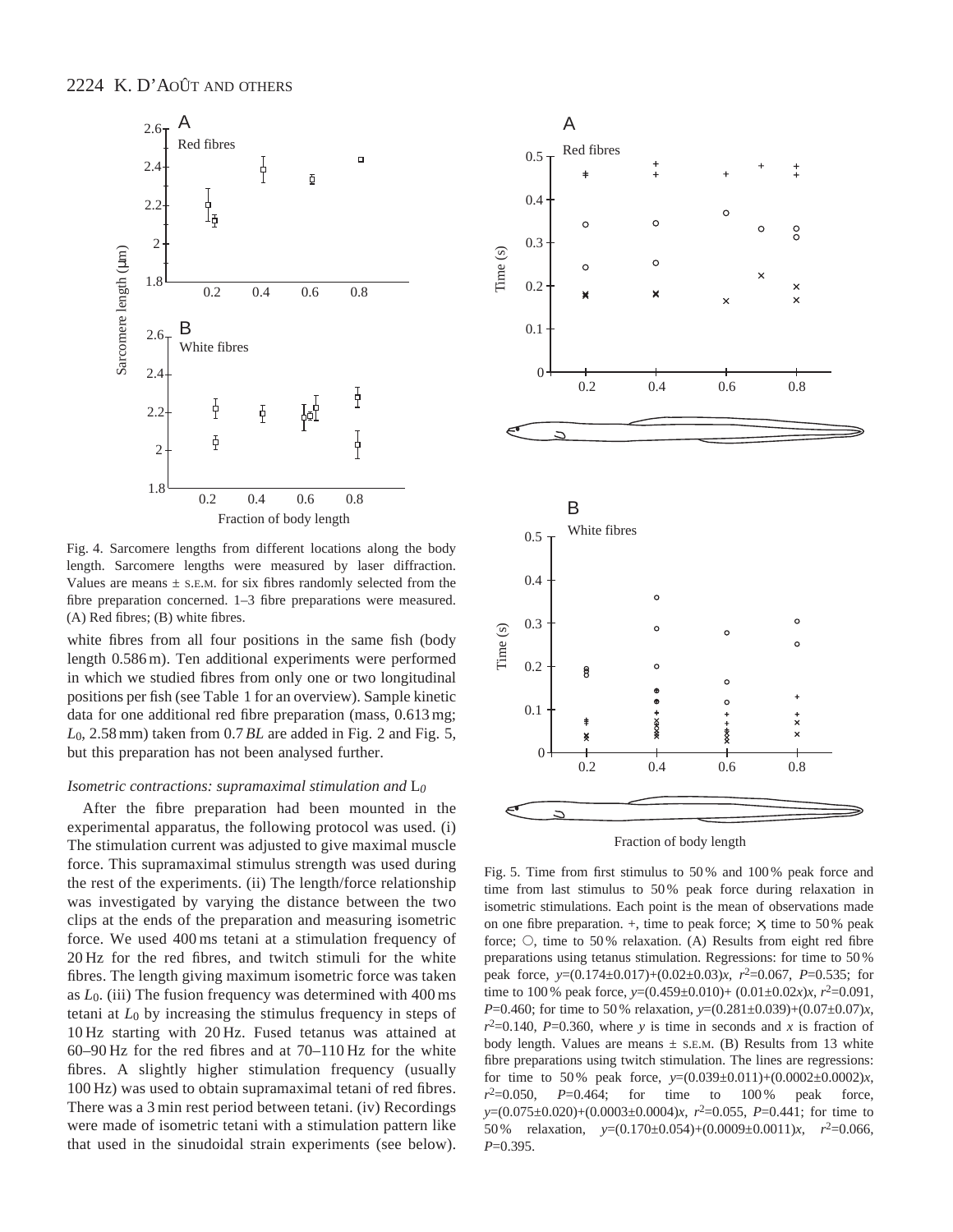Fig. 6. Red fibre preparations: work loops (force *versus* length change) during movement at 1Hz and with a stimulation duty cycle of 0.4 at four different stimulation phases, as shown in the diagrams on the left. Fibres were taken from four different positions along the body, as shown in the diagram at the bottom. *BL*, body length. The scale for the different work loops is given on the left of the loop: vertical, 10mN; horizontal, 0.1mm. The arrow on each work loop indicates the movement direction. The sign in the loop indicates whether the net work was positive or negative. The ripple on the force recordings from 0.2 and 0.8*BL*, where *BL* is body length, is noise from the recording circuit. It is prominent in these recordings because these muscle preparations were small and therefore produced low active force. All recordings are from fibre preparations from the same eel.



Three isometric tetani were recorded at *L*0, with supramaximal stimuli at tetanic fusion frequency and with a duration of 400 ms. There was an interval of 600 ms without stimulation between these tetani in a set (1000 ms cycle and duty factor of 0.4, as in the sinusoidal strain experiments, see below) and a rest period of 3 min between the sets of tetani to allow complete recovery of the fibre preparation. Isometric tetani were also recorded at fibre lengths of *L*0−10 % and *L*0+10 %.

## *Sinusoidal strain experiments*

Next, experiments were performed in which the fibre length was varied sinusoidally (at a frequency of 1 Hz) around *L*0 with a standard amplitude of  $\pm 10 \% L_0$ . This value was chosen because it is within the range recorded by D'Août and Aerts (D'Août and Aerts, 1999) and matches what we calculated, using the method of D'Août and Aerts (D'Août and Aerts, 1999), from observations at the middle of the body of swimming *Anguilla anguilla* (Grillner and Kashin, 1976). In our experiments, three cycles of movement with stimulation were recorded. The stimulation duty factor was 0.4 (thus, the fibres were stimulated for 400 ms in each 1000 ms cycle), which corresponds with electromyographic data for swimming *Anguilla anguilla* (Grillner and Kashin, 1976). In the American eel *Anguilla rostrata*, Gillis (Gillis, 1998) observed shorter duty factors, typically between 0.2 and 0.3. We used supramaximal stimuli at tetanic fusion frequency and at four different stimulus phases. The stimulus phase (indicating the relative timing of the stimulation and movement) was defined as the time interval measured from

the time at which fibre length was longest to the start of stimulation. Phase is expressed in units of percentage of cycle duration. The following phases were used: −20 % (stimulation starting 200 ms before maximal length), −10 % (stimulation starting 100 ms before maximal length), 0 % (stimulation starting at maximal length) and +10 % (stimulation starting 100 ms after maximal length) (Fig. 3). These phases were chosen because they span the whole range of phases *in vivo* (deduced from Grillner and Kashin, 1976). Before and after the sinusoidal strain experiments, control recordings were made in which the fibres were moved but without stimulation. The passive force output was subtracted from the total force output during stimulation experiments to obtain the active force.

# *Analysis of the recordings*

# *Isometric kinetics*

During isometric tetani, some white fibre preparations showed a period of slow increase in force following the initial, faster increase in force. We assume this phenomenon to be 'creep' (Gordon et al., 1966; Julian et al., 1978; Edman and Reggiani, 1984) and used an extrapolation method based on that of Gordon et al. (Gordon et al., 1966) to correct for it. The force near the end of stimulation was linearly extrapolated back to the start of stimulation. Similarly, the rapidly rising force near the beginning of stimulation was linearly extrapolated forward. The point of intersection of the two extrapolations was taken as the peak force corrected for creep. We measured the time from the first stimulus to the corrected peak force, the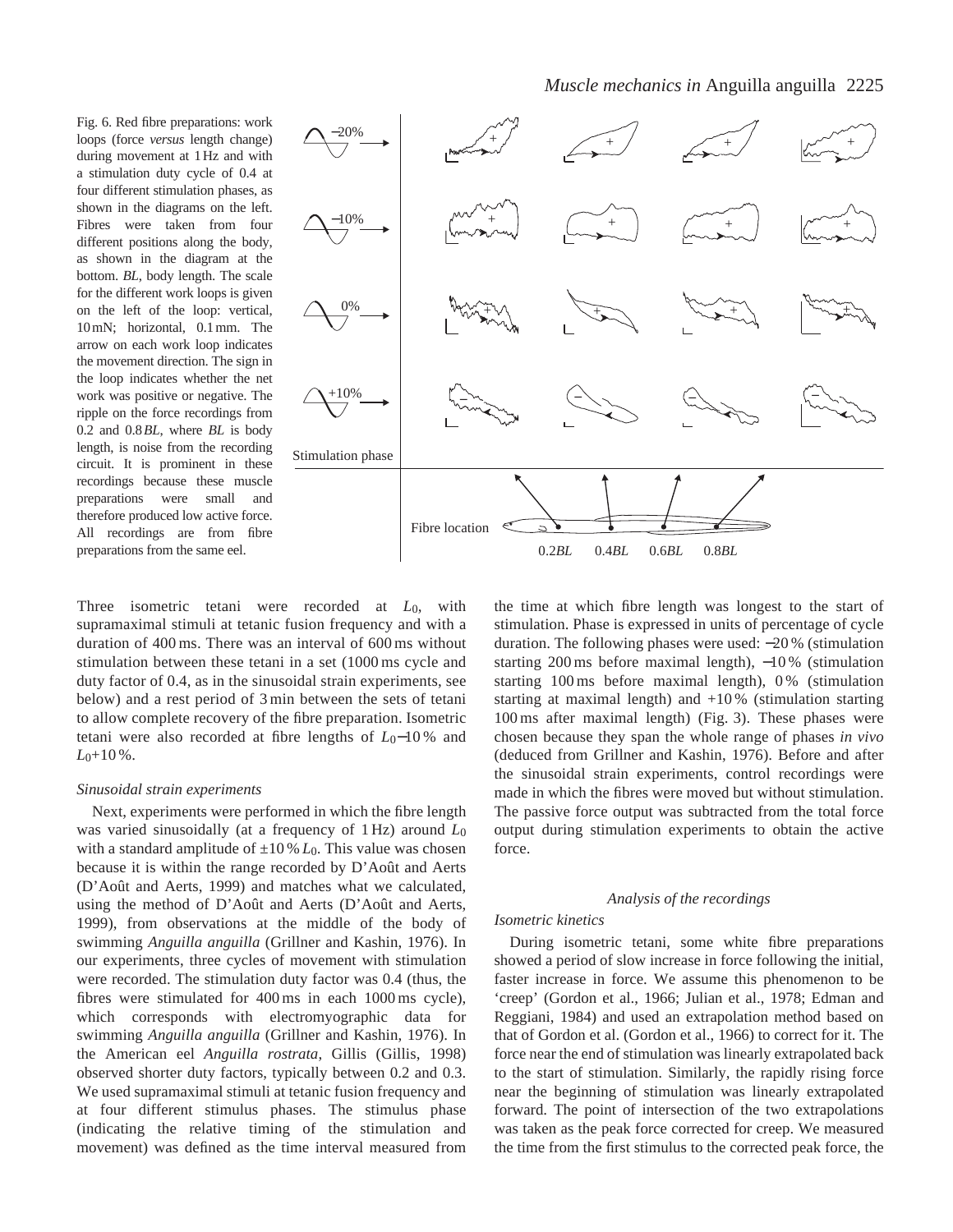# 2226 K. D'AOÛT AND OTHERS



Fig. 7. Red fibre preparations: superimposed time courses of power (thick line) and cumulative work (thin line) during one cycle of movement at 1 Hz. Stimulation with a duty factor of 0.4 was given at four different stimulation phases, as shown in the diagrams on the left. Fibres were taken from four different positions along the body, as shown in the diagram at the bottom. *BL*, body length. The power scale is shown on the left axis and the work scale on the right axis. All recordings are from fibre preparations from the same eel.

time from the first stimulus to 50 % of the corrected peak force and the time from the last stimulus to 50 % relaxation (i.e. to 50 % of peak force).

### *Sinusoidal strain experiments*

We scaled the recorded forces to the maximal force during isometric tetani of the same preparation. This gave the information needed to address the questions asked in this study. The absolute values of force were not normalized for preparation size because the methods we had in place for quantifying cross-sectional area could not take account of the following variables. (i) The amount of fat within the muscle tissue, which varied considerably between the individual fish we used and, from visual inspection during dissection, we judged that its contribution to the total cross-sectional area was not negligible. (ii) The proportion of live fibres (and consequently, the cross-sectional area of contracting fibres) probably varied among muscle preparations, and this value could not be obtained using our protocol.

The work and power produced during the second cycle of movement were assessed from work loops (i.e. force *versus* displacement plots) and from the recordings of the time course

of force and length change. Power as a function of time was calculated as the product of instantaneous force and velocity.

### *Post-experiment measurements on the fibre bundles*

After experiments, preparations were fixed in ethanol, and *L*0 was measured while the preparation was still clamped at *L*0 in the experimental apparatus. After removing the fixed preparation from the apparatus, the clips and as much non-fibre material as possible were removed. The fibres were teased apart, dried at room temperature for approximately 1 day and weighed on a microbalance. The sarcomere length of fibres from some of the preparations was measured by laser diffraction (see, for example, Cleworth and Edman, 1972).

#### **Results**

#### *Red fibre preparations*

The mass, *L*0 and sarcomere length of the red fibres are given in Table 1 and in Fig. 4A. Sarcomere length at *L*0 does not show a clear relationship with the position along the body and averages 2.3 µm (two-tailed *t*-tests revealed no significant differences, except between 0.2*BL* and 0.4*BL*, *P*=0.04).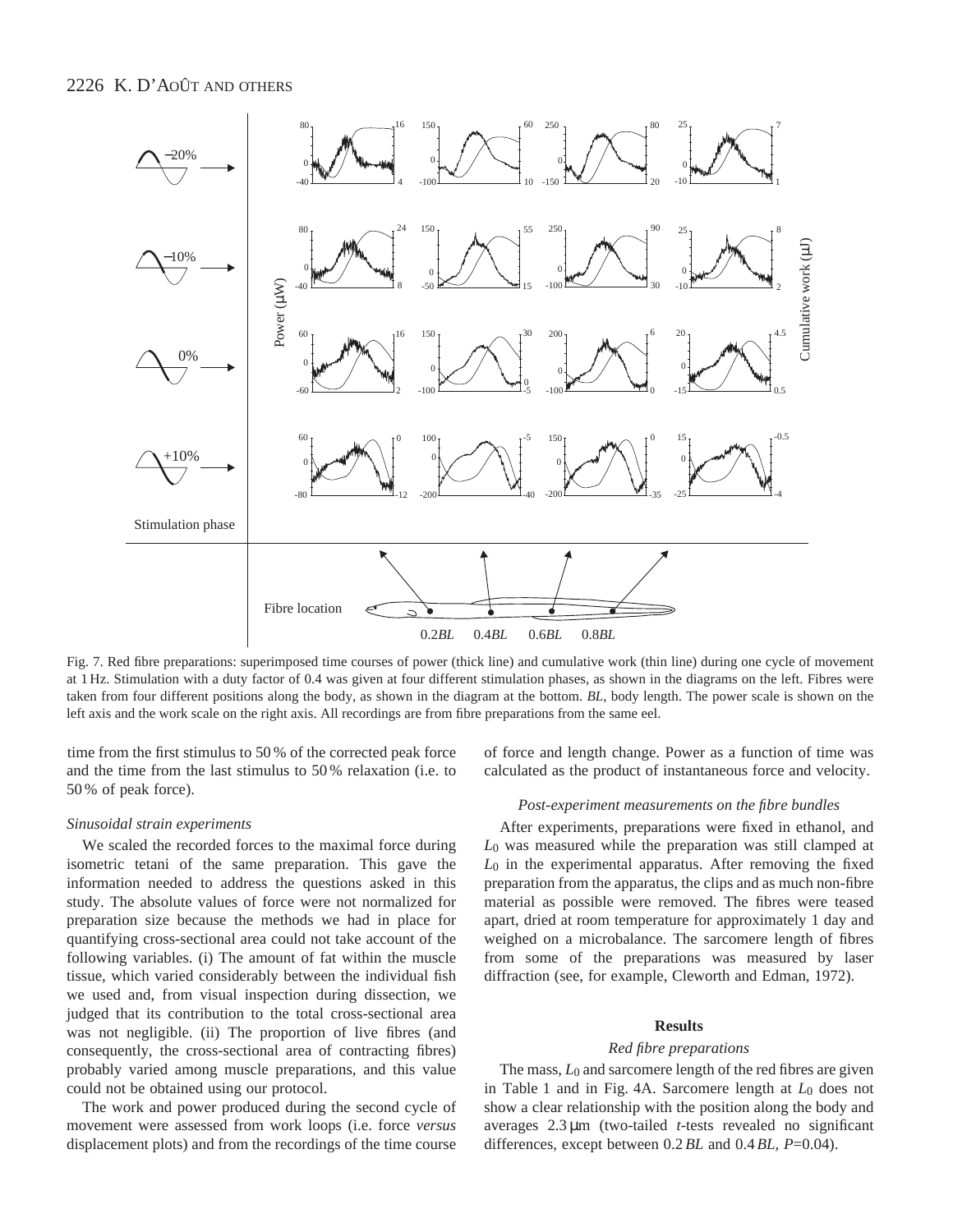Fig. 5A shows times to 50 % and 100 % peak force (measured from the first stimulus) and the half-relaxation time (measured from the last stimulus) measured in isometric tetani at *L*0. Values do not show a clear and systematic relationship with position along the body. Regression analysis showed that none of the slopes was signficantly different from zero (see legend to Fig. 5). Analysis of variance indicated that the variance between positions was not significantly greater than 'within position' variance. For comparison with other species, the values for half-relaxation times were normalised to the mean value for  $0.2$  *BL*. Mean values  $\pm$  s.e.m. are plotted in Fig. 2. The results are more like those of trout and sculpin, for which relaxation time is similar in fibres from all body positions, than those of saithe and scup, for which relaxation is much slower in fibres from the caudal end of the fish.

## *Sinusoidal strain experiments*

The work produced in the sinusoidal strain experiments and the influence of phase and muscle position can be estimated by constructing work loops for all four longitudinal body positions and all four stimulation phases (Fig. 6). As can be seen from these examples, work loops from experiments with the same stimulation phase, but with fibres from different positions, tend to be very similar in shape. In contrast, work loop shape changes drastically when the stimulation phase changes. Red fibres from all body positions produce net positive work at stimulation phases of −20 %, −10 % and 0 %, whereas with fibres from all body positions net work was negative with a stimulus phase of  $+10\%$ . This phase is not likely to be used *in vivo* during steady swimming (see below). The effect of stimulus phase is not surprising, but the fact that the work loops differ so little between positions contrasts with results from muscles of carangiform fish.

Like the work loops, Fig. 7 shows that power curves (and, hence, the cumulative work) are strongly affected by stimulation phase, but show little dependence on the position in the body from which the muscle fibres came. Power curves from a stimulation phase of −20 % typically consist of a stage at the beginning of stimulation when the muscle is being stretched and power is negative. This is followed by a stage of high positive power output, and the net effect is positive work for one complete cycle. At a stimulation phase of −10 %, the amount of negative power is very small and there is large net positive work over one cycle. At stimulation phases of 0 % and +10 %, negative power results from the muscle being stretched while force is still being produced during relaxation. Note that 300 ms is the typical value for the half-relaxation time from an isometric tetanus (see Fig. 5A). For a complete cycle of movement, there is a small net positive work output at a stimulation phase of 0 %, and net negative work at a phase of  $+10\%$ .

The cumulative work curves (Fig. 7) can be used to calculate the amount of positive and negative work produced progressively during one cycle and the net work per complete cycle. It is clear that muscles from all positions deliver net positive work at stimulation phases of −20 %, −10 % and 0 %.



Fig. 8. Net work in one cycle of movement at 1 Hz with a stimulation duty factor of 0.4 at four different stimulus phases. Different colors refer to results for different muscle preparations. Net work is expressed relative to the average work for that fibre preparation over all phase conditions applied. (A) Results for six red fibre preparations; (B) results for six white fibre preparations. *BL*, body length.

This corresponds to phases recorded *in vivo* using electromyography (Gillis, 1998), where EMG activity typically starts between phases of −19 % and −3 % (i.e. between 20 ° and 80<sup>°</sup> in the phase units used by Gillis, 1998).

Fig. 8A summarizes the values for net work per cycle for all the red muscle preparations. Each value is scaled to the mean value for the fibre preparation concerned. In general, work is highest at stimulation phases of −10 %. In some cases, net work at a phase of −20 % is lower as a result of some negative work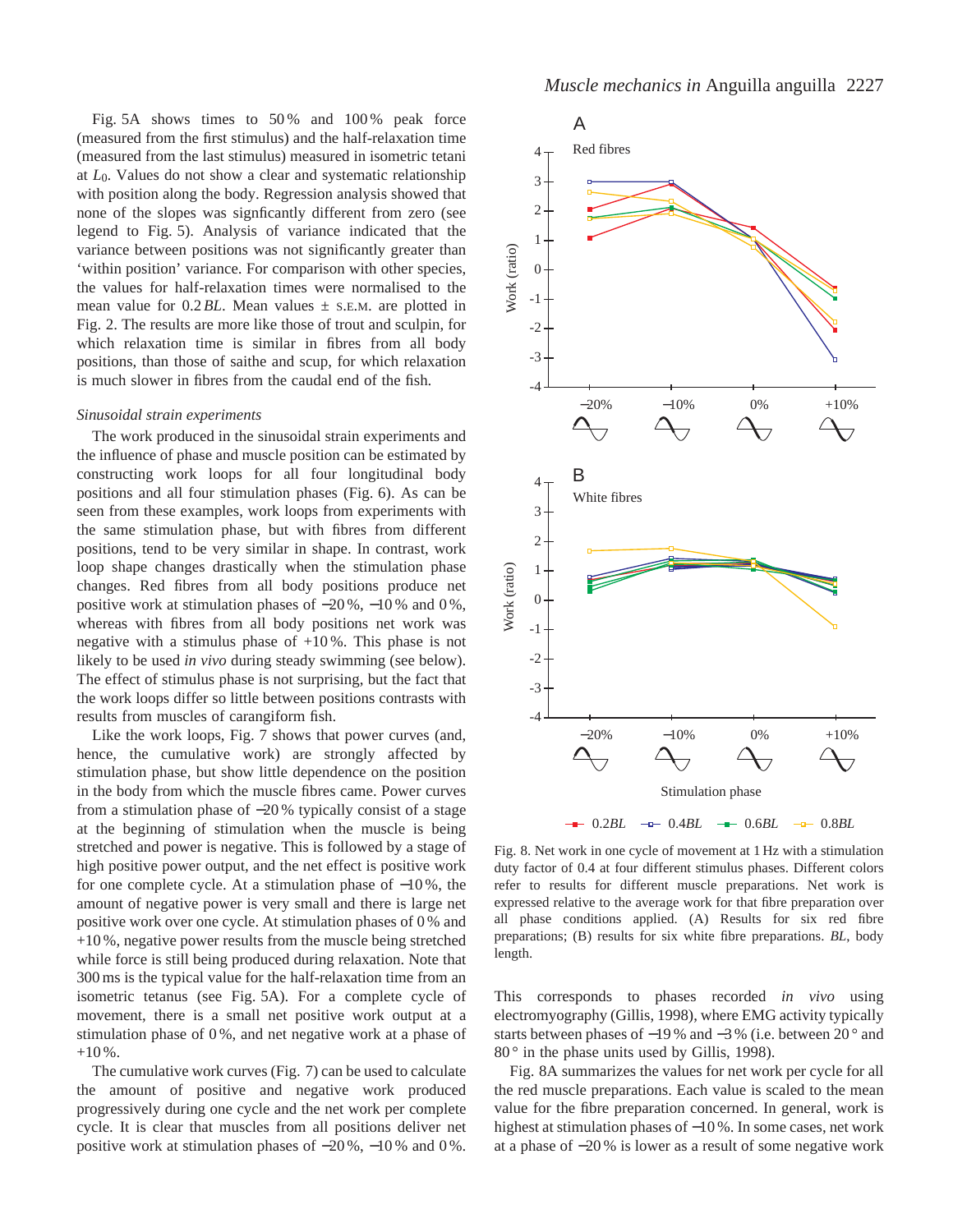Fig. 9. White fibre preparations: work loops (force *versus* length change) during movement at 1 Hz and with a stimulation duty factor of 0.4 at four different stimulation phases, as shown in the diagrams on the left. Fibres were taken from four different positions along the body, as shown in the diagram at the bottom. *BL*, body length. The scale for the different work loops is given on the left of the loop: vertical, 10 mN; horizontal, 0.1 mm. The arrow on each work loop indicates the movement direction. The sign in the loop indicates whether the net work was positive or negative. All recordings are from fibre preparations from the same eel.



at the beginning of stimulation as the muscle starts delivering force while it is being stretched. At a phase of  $+10\%$ , net negative work is produced because of the large portion of negative work resulting from the muscle being stretched while it is exerting considerable relaxation force (Fig. 7).

### *White fibre preparations*

The mass and  $L_0$  values of the fibres are given in Table 1. Fig. 4B shows that sarcomere lengths at *L*0 were not significantly different in fibres from different body positions (all combinations of body positions tested, two-tailed *t*-test, 0.28<*P*<0.94).

Fig. 5B shows times to 50 % and 100 % peak force (time from first stimulus) and the half-relaxation time (time from last stimulus) measured in isometric tetani at *L*0. As was the case with red fibres, the values do not show a clear and systematic relationship with position along the body. Regression analysis showed that none of the slopes was significantly different from zero (see legend to Fig. 5). Analysis of variance indicated that the variance between positions was not significantly greater than 'within-position' variance. These results suggest that the kinetics of isometric force production does not vary along the length of the fish or that any variations are small and subtle. For comparison with other species, the values for halfrelaxation times were normalised to the mean value for 0.2*BL*. Mean values  $\pm$  s.e.m. are plotted in Fig. 2. As with eel red fibres, the results are more like those for trout and sculpin, for which relaxation time is similar in fibres from all body positions, than those of saithe and scup, for which relaxation is much slower in fibres from the caudal end of the fish.

### *Sinusoidal strain experiments*

Fig. 9 shows work loops that give a qualitative view of the work done by the muscle fibres during a complete cycle of movement. In general, net positive work is produced at all four stimulation phases. Clearly, the shape of the work loops obtained with different stimulation phases differs widely. The work loops from fibres taken at different body positions are strikingly similar when the fibres operate under the same strain and stimulation conditions. In agreement with the isometric results, these results indicated that there are no, or only subtle, systematic differences in muscle properties along the body length. Fig. 10 depicts power and cumulative work done during one cycle of movement. These curves show the same trend as the work loops. In addition, it can be observed that, in general, substantial negative power production is only observed at stimulus phases of −20 % and +10 %. At intermediate stimulus phases, a little negative power is produced and relatively high net positive work per cycle can be expected.

Fig. 8B summarizes the values for net work per cycle for all the white muscle preparations. Each value is scaled to the mean value for the fibre preparation concerned. In general, work is highest at stimulation phases of −10 % to 0 %. At a phase of −20 %, net work is lower because of the negative work done during part of the cycle, i.e. the muscle starts delivering force when it is being stretched during the beginning of the stimulation. At a phase of  $+10\%$ , little or no net work is produced because of the large amount of negative work resulting from the muscle being stretched while it was exerting considerable relaxation force (Fig. 10).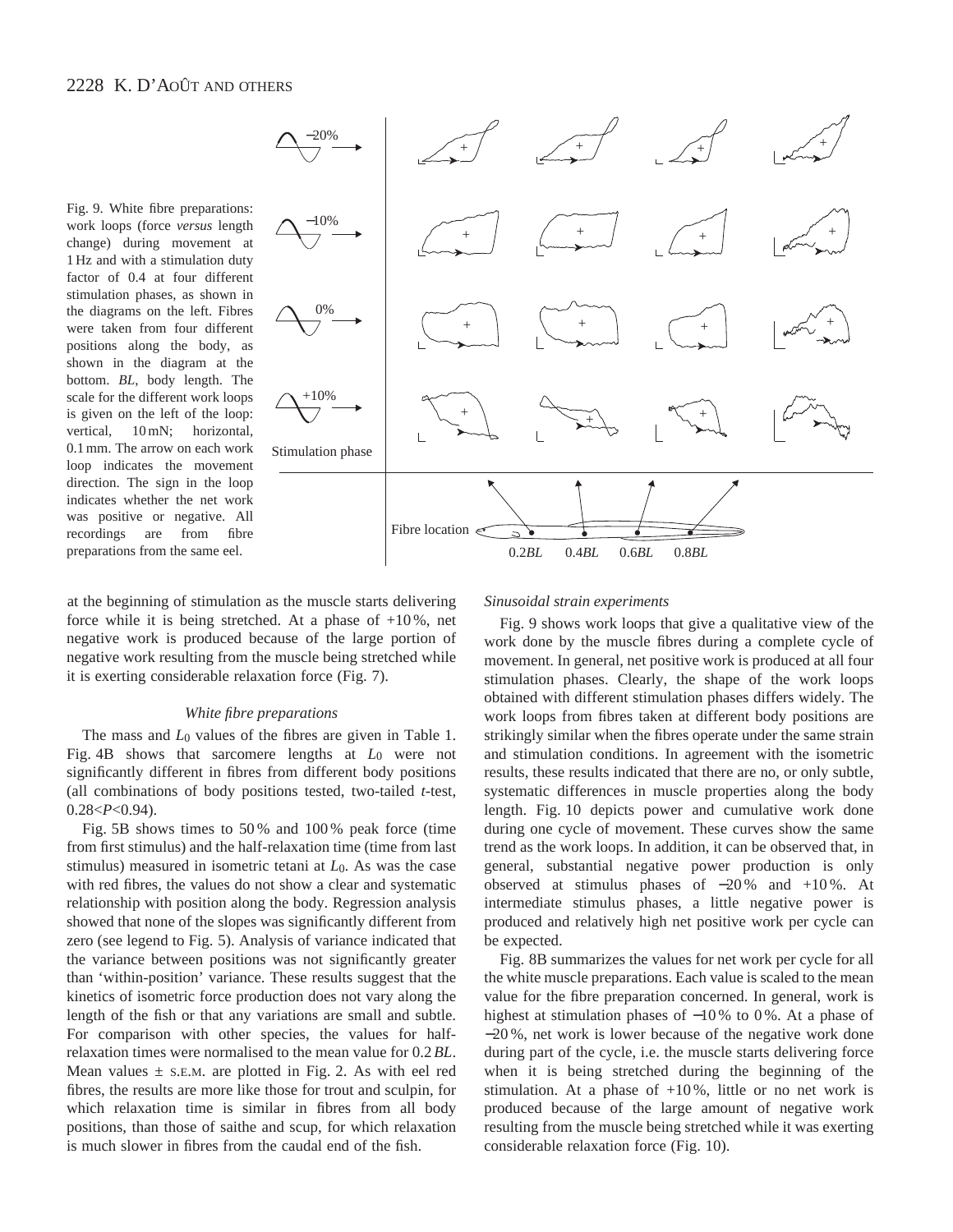

Fig. 10. White fibre preparations: superimposed time courses of power (thick line) and cumulative work (thin line) during one cycle of movement at 1 Hz. Stimulation with a duty factor of 0.4 was given at four different stimulation phases, as shown in the diagrams on the left. Fibres were taken from four different positions along the body, as shown in the diagram at the bottom. The power scale is shown on the left axis and the work scale on the right axis. All recordings are from fibre preparations from the same eel. *BL*, body length.

### **Discussion**

These results show that the contractile properties of both red and white swimming muscle from the eel *Anguilla anguilla* do not depend significantly on their location along the body length. Isometric kinetics do not differ and, more importantly, during sinusoidal strain experiments (relevant to the *in vivo* regime), muscles from different locations behave similarly when they operate under similar conditions.

*In vivo*, however, the stimulation phase does differ between locations, and our results have shown that in the anguilliform swimmer, as in carangiforms, stimulus phase has a strong impact on the development of force and power. The stimulus phases applied ranged from −20 % to +10 %. This covers more than the range of phases recorded *in vivo* for eels, in which EMG activity typically starts between phases of −19 % and  $-3\%$  (corresponding to 20 $^{\circ}$  and 80 $^{\circ}$ , respectively; Gillis, 1998b). Hence, we conclude that in the eel, as in the scup (Rome et al., 1993) and mackerel *Scomber japonicus* (Shadwick et al., 1998), muscle fibres perform net positive work at all body positions. The results from the present study show that an essential determinant of eel muscle function based on body position is the relative timing of neural activation and

shortening rather than a difference in the intrinsic contractile properties of the muscle fibres. This can be related to eel and, more generally, to anguilliform behaviour. Eel swimming is characterised by a very wide range of swimming styles (Videler, 1993), including backward undulatory swimming (D'Août and Aerts, 1999), forward and backward escape responses, snake-like manoeuvering between vegetation and crevasses and terrestrial crawling. D'Août and Aerts (D'Août and Aerts, 1999) and D'Août (D'Août, 1999) have shown that muscle strain varies greatly between forward and backward swimming, and it is to be expected that still other extrinsic challenges are imposed upon the muscle fibres during various other types of locomotion. Homogeneous ('unspecialised') muscles are probably most suited to deal with the varying demands associated with the wide repertoire of movement associated with the axial system of anguilliforms.

In this context, the variation in intrinsic muscle properties along the length of the body that occurs in several species other than eel can be seen as a regional specialisation that enhances the performance of a specialised swimming type. However, this benefit may be gained at the expense of flexibility in swimming style.